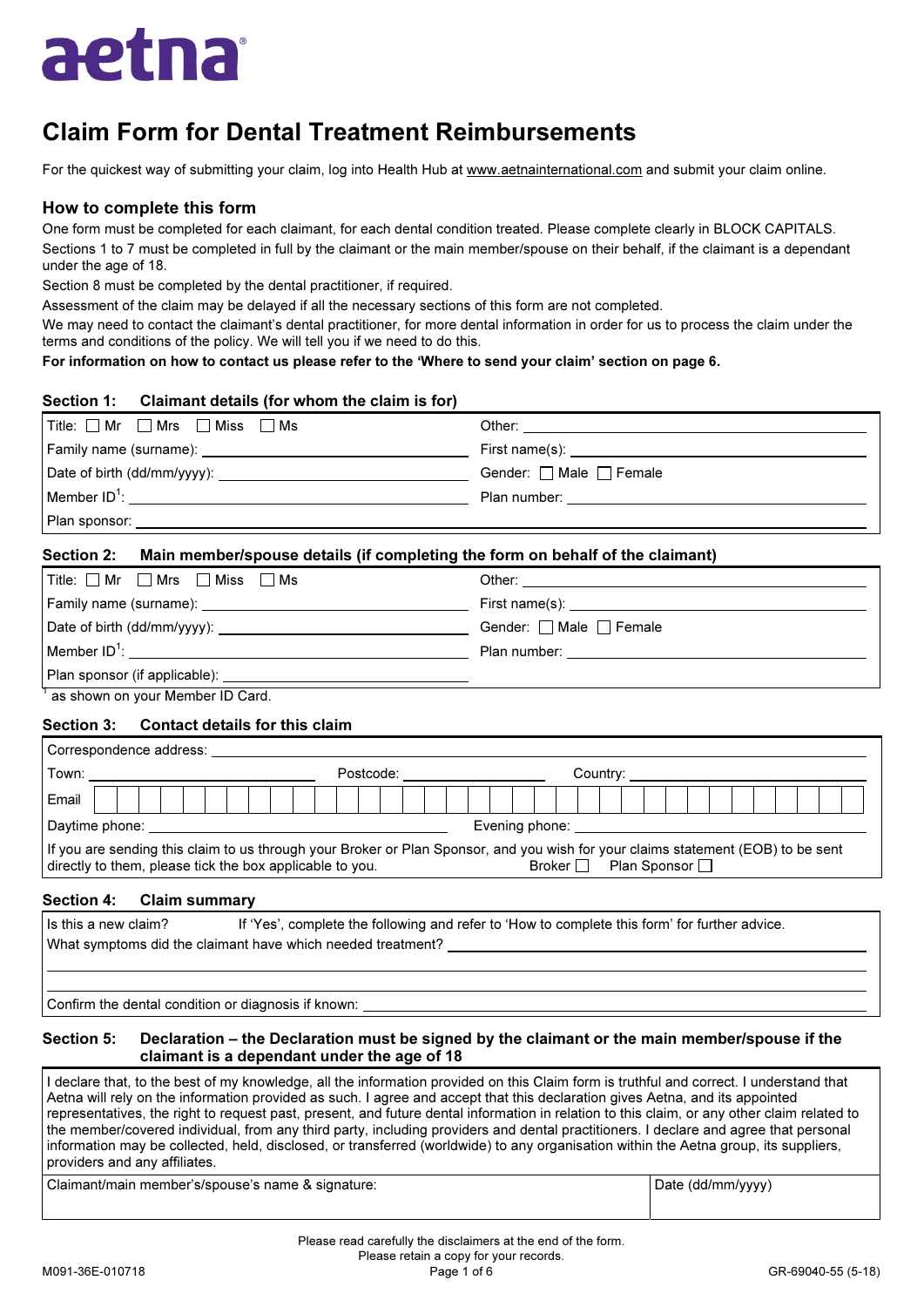| <b>Claim details</b><br>Section 6:                                                                                                                                    |                                   |                                               |                                                    |                                                                                               |
|-----------------------------------------------------------------------------------------------------------------------------------------------------------------------|-----------------------------------|-----------------------------------------------|----------------------------------------------------|-----------------------------------------------------------------------------------------------|
| Is this a new claim?<br>$\Box$ Yes $\Box$ No                                                                                                                          |                                   |                                               |                                                    | If 'Yes', complete the following and refer to 'How to complete this form' for further advice. |
|                                                                                                                                                                       |                                   |                                               |                                                    |                                                                                               |
|                                                                                                                                                                       |                                   |                                               |                                                    |                                                                                               |
| Is this claim for a dental checkup?                                                                                                                                   | ∐Yes ∐No                          |                                               | If 'Yes', Section 8 does not need to be completed. |                                                                                               |
| Provide the breakdown of the invoices being submitted with this claim:                                                                                                |                                   |                                               |                                                    |                                                                                               |
| <b>Country of treatment</b>                                                                                                                                           | Date of treatment<br>(dd/mm/yyyy) | Invoice date<br>(dd/mm/yyyy)                  | Invoice reference                                  | Invoice amount<br>(including currency)                                                        |
|                                                                                                                                                                       |                                   |                                               |                                                    |                                                                                               |
|                                                                                                                                                                       |                                   |                                               |                                                    |                                                                                               |
|                                                                                                                                                                       |                                   |                                               |                                                    |                                                                                               |
|                                                                                                                                                                       |                                   |                                               |                                                    |                                                                                               |
|                                                                                                                                                                       |                                   |                                               |                                                    |                                                                                               |
| Use a separate sheet if you need more space.                                                                                                                          |                                   |                                               |                                                    | Total number of invoices:                                                                     |
| Does the claimant have another insurance plan or policy that covers dental costs?                                                                                     |                                   |                                               | ∏ No<br>l Yes                                      |                                                                                               |
| If 'Yes', provide the other insurer's details including the name of the insurer, the insurer's address and the claimants plan or policy<br>number with that insurer:  |                                   |                                               |                                                    |                                                                                               |
| Is the claim as a result of an accident?                                                                                                                              | IIYes<br>l I No                   |                                               |                                                    |                                                                                               |
| If 'Yes', provide the circumstances of the accident including how it happened, the location, the time and the date, using a separate<br>sheet if you need more space: |                                   | <u> 1989 - Andrea Andrew Maria (h. 1989).</u> |                                                    |                                                                                               |
| If the claimant has suffered an injury as the result of an accident, are they claiming from a third party? $\Box$ Yes $\Box$ No                                       |                                   |                                               |                                                    |                                                                                               |
| If 'Yes', provide the other insurer's details including the name and the plan number below:                                                                           |                                   |                                               |                                                    |                                                                                               |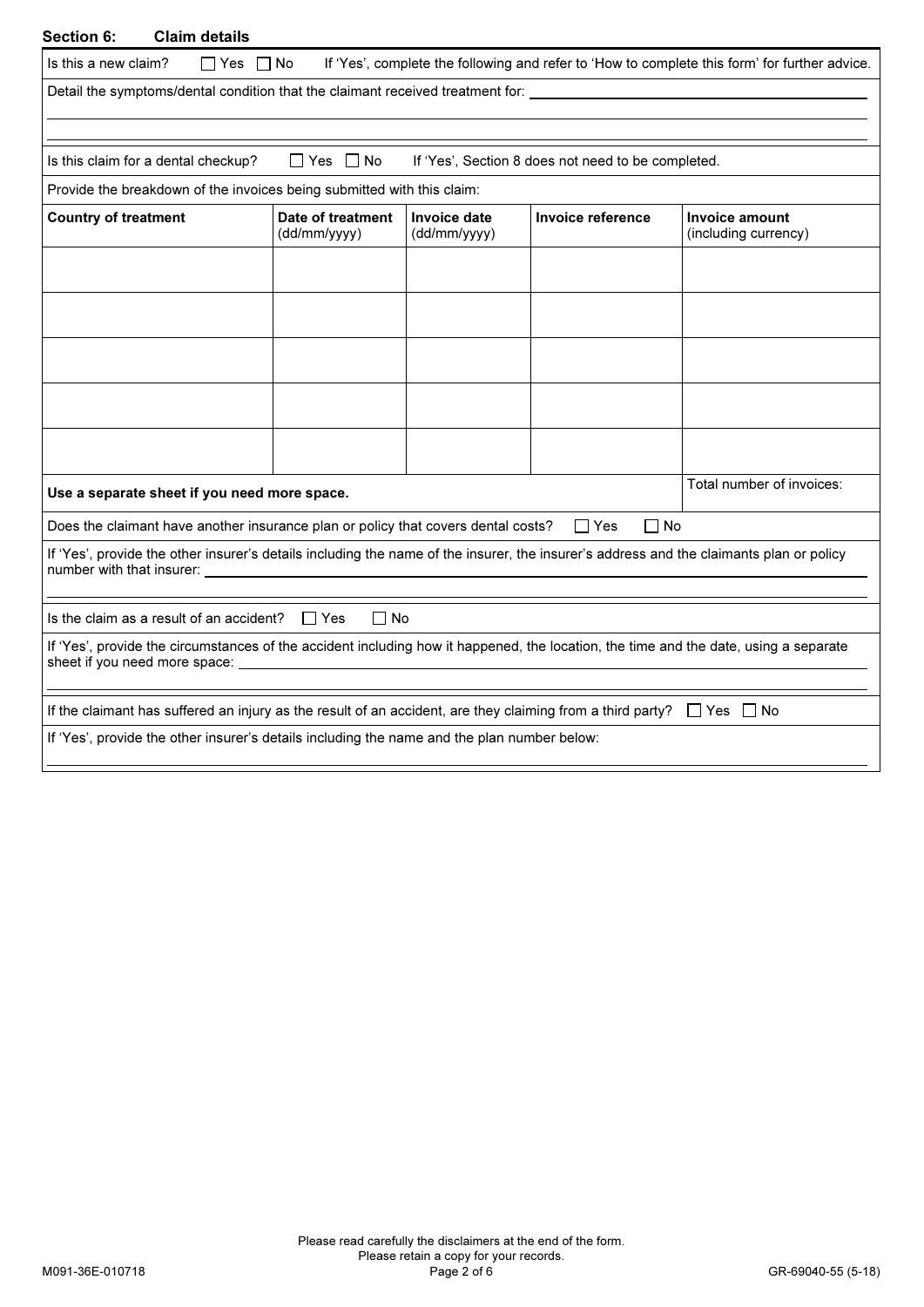# Section 7: Payment details

| Who are we reimbursing?                                                                        |                                                                                                                                      |                                                                                                                                                            |
|------------------------------------------------------------------------------------------------|--------------------------------------------------------------------------------------------------------------------------------------|------------------------------------------------------------------------------------------------------------------------------------------------------------|
| Claimant/Main member                                                                           | The provider                                                                                                                         | Another person or entity                                                                                                                                   |
| Please complete the rest of this section<br>below to tell us how you would like to be<br>paid. | We can only pay them if their bank details<br>are shown on the invoice. You don't need to Name:<br>fill in the rest of this section. | If they paid on your behalf:<br>Relationship you:<br>If they didn't pay on your behalf but you'd like us<br>to pay them, please tell us the reason why you |
|                                                                                                |                                                                                                                                      | want us to pay them instead of you, and fill in<br>payee details below.                                                                                    |

| How would you like to be paid?                                                                                                                                                                                                |                                                                                                                                          |
|-------------------------------------------------------------------------------------------------------------------------------------------------------------------------------------------------------------------------------|------------------------------------------------------------------------------------------------------------------------------------------|
| □ Using your current Recurring Reimbursement Election (RRE) information                                                                                                                                                       |                                                                                                                                          |
| No further information required                                                                                                                                                                                               |                                                                                                                                          |
| $\Box$ 1. By bank transfer                                                                                                                                                                                                    |                                                                                                                                          |
| Account holder name: example a state of the state of the state of the state of the state of the state of the state of the state of the state of the state of the state of the state of the state of the state of the state of |                                                                                                                                          |
| If the account holder name is different to the names given in Section 1 and 2, tell us their full address and Email. We will not be able<br>to make the payment without this information:                                     |                                                                                                                                          |
|                                                                                                                                                                                                                               |                                                                                                                                          |
|                                                                                                                                                                                                                               |                                                                                                                                          |
|                                                                                                                                                                                                                               |                                                                                                                                          |
| Email                                                                                                                                                                                                                         |                                                                                                                                          |
|                                                                                                                                                                                                                               |                                                                                                                                          |
|                                                                                                                                                                                                                               |                                                                                                                                          |
|                                                                                                                                                                                                                               |                                                                                                                                          |
|                                                                                                                                                                                                                               |                                                                                                                                          |
|                                                                                                                                                                                                                               |                                                                                                                                          |
|                                                                                                                                                                                                                               |                                                                                                                                          |
|                                                                                                                                                                                                                               |                                                                                                                                          |
| ABA number (for transfers to U.S located banks): _______________________________                                                                                                                                              |                                                                                                                                          |
| $\Box$ Mark here to use these details as your RRE                                                                                                                                                                             |                                                                                                                                          |
| $\Box$ 2. By foreign draft or cheque                                                                                                                                                                                          |                                                                                                                                          |
| Account holder name: National Account of                                                                                                                                                                                      |                                                                                                                                          |
| to make the payment without this information:                                                                                                                                                                                 | If the account holder name is different to the names given in Section 1 and 2, tell us their full address and Email. We will not be able |
|                                                                                                                                                                                                                               |                                                                                                                                          |
|                                                                                                                                                                                                                               |                                                                                                                                          |
|                                                                                                                                                                                                                               |                                                                                                                                          |
| Email                                                                                                                                                                                                                         |                                                                                                                                          |
|                                                                                                                                                                                                                               |                                                                                                                                          |
| Please note that banks may not always accept foreign drafts in all currencies.                                                                                                                                                |                                                                                                                                          |
|                                                                                                                                                                                                                               |                                                                                                                                          |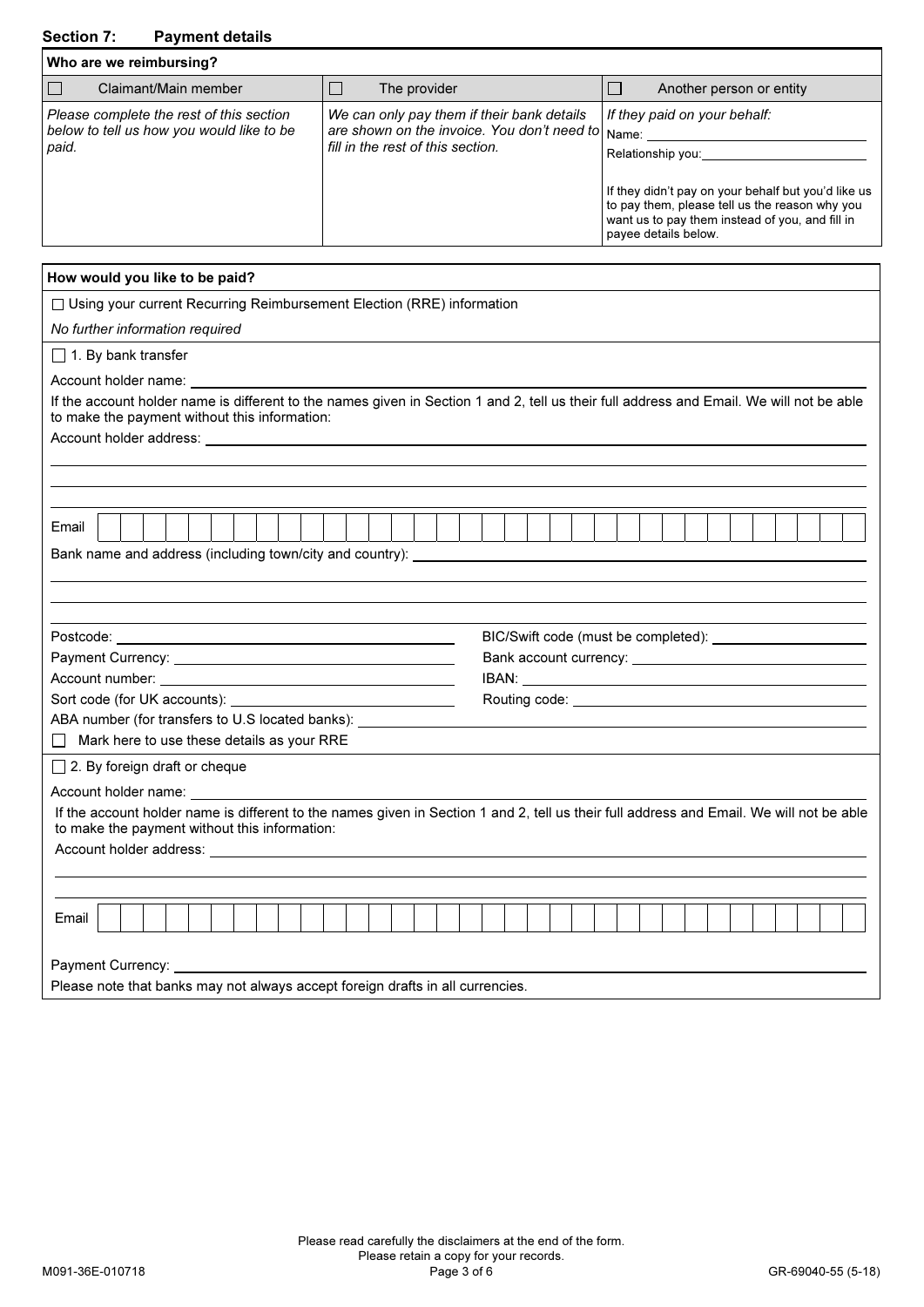## Section 8: Dental treatment – must be completed by the dental prostition

|                                                                                                                                                                 |                             |    |                |    | Dental treatment – must be completed by the dental practitioner |    |  |        |            |                        |  |    |          |                   |                      |       |                                                                                             |            |           |           |  |  |
|-----------------------------------------------------------------------------------------------------------------------------------------------------------------|-----------------------------|----|----------------|----|-----------------------------------------------------------------|----|--|--------|------------|------------------------|--|----|----------|-------------------|----------------------|-------|---------------------------------------------------------------------------------------------|------------|-----------|-----------|--|--|
| 1. Contact and registration details                                                                                                                             |                             |    |                |    |                                                                 |    |  |        |            |                        |  |    |          |                   |                      |       |                                                                                             |            |           |           |  |  |
|                                                                                                                                                                 |                             |    |                |    |                                                                 |    |  |        |            |                        |  |    |          |                   |                      |       |                                                                                             |            |           |           |  |  |
| Qualifications: Qualifications:                                                                                                                                 |                             |    |                |    |                                                                 |    |  |        |            |                        |  |    |          |                   |                      |       |                                                                                             |            |           |           |  |  |
|                                                                                                                                                                 |                             |    |                |    |                                                                 |    |  |        |            |                        |  |    |          |                   |                      |       |                                                                                             |            |           |           |  |  |
|                                                                                                                                                                 |                             |    |                |    |                                                                 |    |  |        |            |                        |  |    |          |                   |                      |       |                                                                                             |            |           |           |  |  |
|                                                                                                                                                                 |                             |    |                |    |                                                                 |    |  |        |            |                        |  |    |          |                   |                      |       |                                                                                             |            |           |           |  |  |
|                                                                                                                                                                 |                             |    |                |    |                                                                 |    |  |        |            |                        |  |    |          |                   |                      |       |                                                                                             |            |           |           |  |  |
|                                                                                                                                                                 |                             |    |                |    |                                                                 |    |  |        |            |                        |  |    |          |                   |                      |       |                                                                                             |            |           |           |  |  |
| Email:                                                                                                                                                          |                             |    |                |    |                                                                 |    |  |        |            |                        |  |    |          |                   |                      |       |                                                                                             |            |           |           |  |  |
| Date the patient first registered with you/the clinic/the hospital (dd/mm/yyyy): _____________________________                                                  |                             |    |                |    |                                                                 |    |  |        |            |                        |  |    |          |                   |                      |       |                                                                                             |            |           |           |  |  |
| 2. Symptoms                                                                                                                                                     |                             |    |                |    |                                                                 |    |  |        |            |                        |  |    |          |                   |                      |       |                                                                                             |            |           |           |  |  |
|                                                                                                                                                                 |                             |    |                |    |                                                                 |    |  |        |            |                        |  |    |          |                   |                      |       |                                                                                             |            |           |           |  |  |
|                                                                                                                                                                 |                             |    |                |    |                                                                 |    |  |        |            |                        |  |    |          |                   |                      |       |                                                                                             |            |           |           |  |  |
| b) Provide full details of the clinical findings on examination and note them on the chart below:                                                               |                             |    |                |    |                                                                 |    |  |        |            |                        |  |    |          |                   |                      |       |                                                                                             |            |           |           |  |  |
| Dental chart                                                                                                                                                    |                             |    |                |    |                                                                 |    |  |        |            | <b>Permanent teeth</b> |  |    |          |                   |                      |       |                                                                                             |            |           |           |  |  |
| Treatment                                                                                                                                                       |                             |    |                |    |                                                                 |    |  |        |            |                        |  |    |          |                   |                      |       |                                                                                             |            |           |           |  |  |
| Finding                                                                                                                                                         |                             |    |                |    |                                                                 |    |  |        |            |                        |  |    |          |                   |                      |       |                                                                                             |            |           |           |  |  |
| Upper jaw                                                                                                                                                       | 18                          | 17 | 16             | 15 | 14                                                              | 13 |  | 12     | 11         | 21                     |  | 22 | 23<br>33 | 24                | 25                   | 26    | 27                                                                                          | 28         |           | Upper jaw |  |  |
| Lower jaw                                                                                                                                                       | 48                          | 47 | 46             | 45 | 44                                                              | 43 |  | 42     | 41         | 31<br>32               |  |    |          | 34                | 35                   | 36    | 37                                                                                          | 38         |           | Lower jaw |  |  |
| Finding<br>Treatment                                                                                                                                            |                             |    |                |    |                                                                 |    |  |        |            |                        |  |    |          |                   |                      |       |                                                                                             |            |           |           |  |  |
| Dental chart                                                                                                                                                    |                             |    |                |    |                                                                 |    |  |        |            | <b>Deciduous teeth</b> |  |    |          |                   |                      |       |                                                                                             |            |           |           |  |  |
| Treatment                                                                                                                                                       |                             |    |                |    |                                                                 |    |  |        |            |                        |  |    |          |                   |                      |       |                                                                                             |            |           |           |  |  |
| Finding                                                                                                                                                         |                             |    |                |    |                                                                 |    |  |        |            |                        |  |    |          |                   |                      |       |                                                                                             |            |           |           |  |  |
| Upper jaw                                                                                                                                                       |                             | 55 |                | 54 | 53                                                              | 52 |  |        | 51         | 61                     |  |    | 62       | 63                | 64                   |       | 65<br>Upper jaw                                                                             |            |           |           |  |  |
| Lower jaw                                                                                                                                                       |                             | 45 |                | 44 | 43                                                              | 42 |  |        | 41         | 71                     |  |    | 72       | 73                |                      | 74    | 75                                                                                          |            | Lower jaw |           |  |  |
| Finding                                                                                                                                                         |                             |    |                |    |                                                                 |    |  |        |            |                        |  |    |          |                   |                      |       |                                                                                             |            |           |           |  |  |
| Treatment                                                                                                                                                       |                             |    |                |    |                                                                 |    |  |        | Treatment: |                        |  |    |          |                   |                      |       |                                                                                             |            |           |           |  |  |
| Finding:<br>$b =$                                                                                                                                               | bridge                      |    | $gs =$         |    | gingival swelling                                               |    |  |        |            | $AF =$ amalgam         |  |    | $M =$    |                   | metal ceramic $PR =$ |       |                                                                                             | panoramic  |           |           |  |  |
| $c =$                                                                                                                                                           | crown                       |    | $i =$          |    | implant                                                         |    |  |        |            | filling                |  |    |          | crown             |                      |       |                                                                                             | radiograph |           |           |  |  |
| $ca/da/dn = caries/decay/$                                                                                                                                      |                             |    | $in =$         |    | inlay                                                           |    |  |        |            | $CF =$ composite       |  |    |          | $NB =$ new bridge |                      |       | $RB =$<br>replacement bridge<br>$RC =$<br>replacement crown<br>$RCT = root canal treatment$ |            |           |           |  |  |
| $cl =$                                                                                                                                                          | dental necrosis<br>calculus |    | $m =$<br>$p =$ |    | missing tooth<br>periodontis                                    |    |  | $D =$  |            | filling<br>denture     |  |    | $O =$    | $NC =$ new crown  | orthodontics         |       |                                                                                             |            |           |           |  |  |
| $g =$                                                                                                                                                           | gap closure                 |    |                |    | $pu/od = pulpitis$ or                                           |    |  | $E =$  |            | extraction             |  |    |          | $ON = only$       |                      |       | $S\&P =$ scale and polish                                                                   |            |           |           |  |  |
| $gb =$                                                                                                                                                          | gingival bleeding           |    |                |    | odontitis                                                       |    |  | $l =$  |            | implant                |  |    |          | $OR = oral$       |                      |       |                                                                                             |            |           |           |  |  |
| $gi =$                                                                                                                                                          | gingivitis                  |    |                |    |                                                                 |    |  | $IN =$ |            | inlay                  |  |    |          |                   | radiograph           |       |                                                                                             |            |           |           |  |  |
| c) Are the symptoms related to a previously diagnosed dental/gum/orthodontic condition? $\Box$ Yes                                                              |                             |    |                |    |                                                                 |    |  |        |            |                        |  |    |          |                   |                      | l INo |                                                                                             |            |           |           |  |  |
| If 'Yes', specify the dental/gum/orthodontic condition:<br>d) On what date did the patient first notice symptoms of the dental condition $(dd/\text{mm/yyy})$ ? |                             |    |                |    |                                                                 |    |  |        |            |                        |  |    |          |                   |                      |       |                                                                                             |            |           |           |  |  |
| e) On what date did the patient first present these symptoms to you (dd/mm/yyyy)?                                                                               |                             |    |                |    |                                                                 |    |  |        |            |                        |  |    |          |                   |                      |       |                                                                                             |            |           |           |  |  |
| 3. Diagnosis                                                                                                                                                    |                             |    |                |    |                                                                 |    |  |        |            |                        |  |    |          |                   |                      |       |                                                                                             |            |           |           |  |  |
|                                                                                                                                                                 |                             |    |                |    |                                                                 |    |  |        |            |                        |  |    |          |                   |                      |       |                                                                                             |            |           |           |  |  |
|                                                                                                                                                                 |                             |    |                |    |                                                                 |    |  |        |            |                        |  |    |          |                   |                      |       |                                                                                             |            |           |           |  |  |
|                                                                                                                                                                 |                             |    |                |    |                                                                 |    |  |        |            |                        |  |    |          |                   |                      |       |                                                                                             |            |           |           |  |  |

(continued)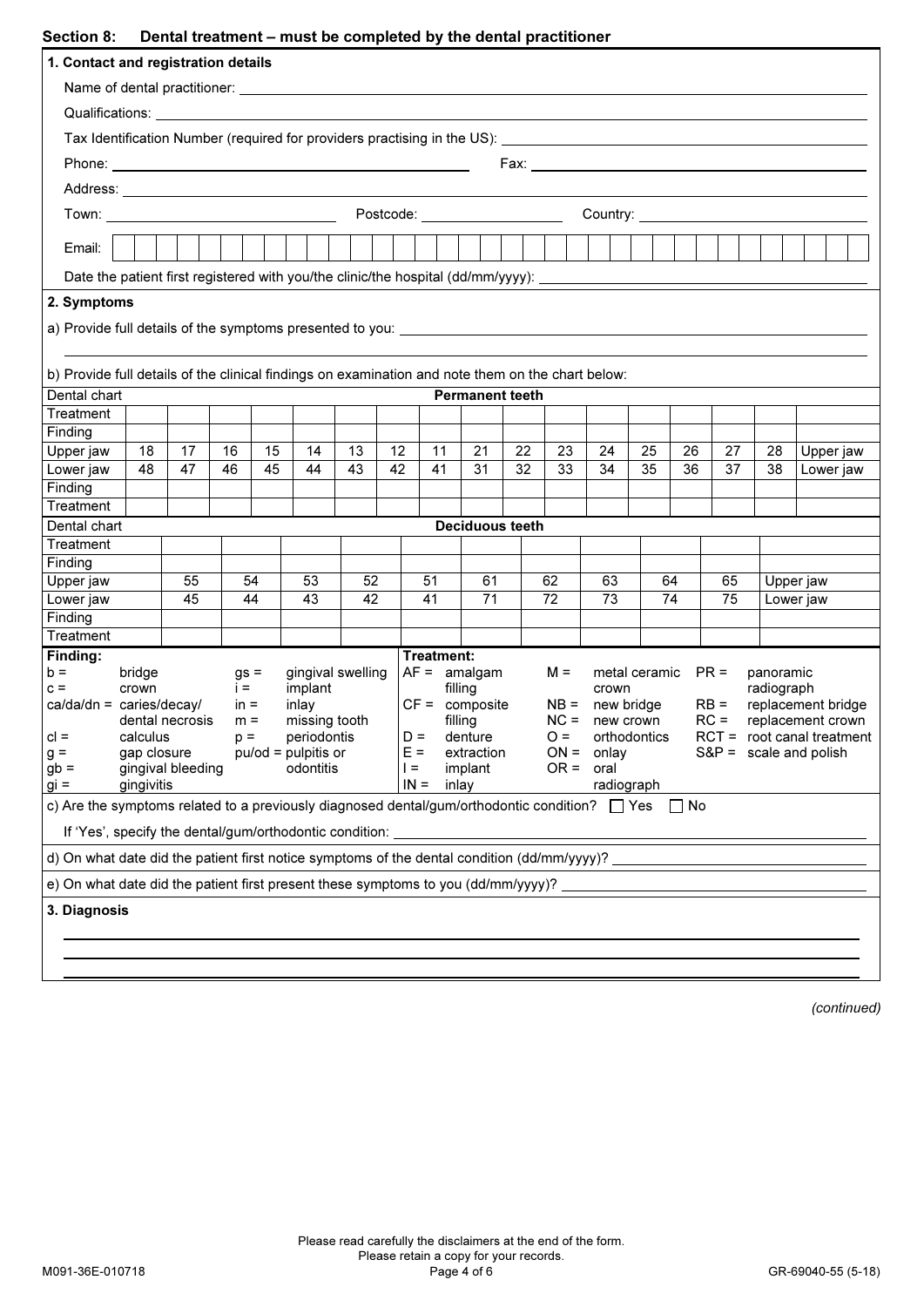### Section 8: Dental treatment – must be completed by the dental practitioner (continued)

| (include the number of surfaces if any<br>restoration was done and the number of<br>canals if any RCT was done) | (including currency) |
|-----------------------------------------------------------------------------------------------------------------|----------------------|
|                                                                                                                 |                      |
|                                                                                                                 |                      |

## 5. Declaration

I declare that to the best of my knowledge and belief the information given in this section of the Claim form is full, true and complete.

Dental practitioner's signature:

|  |  | Date (dd/mm/vvvv): |  |
|--|--|--------------------|--|

Practice stamp:

### Section 9: Further information

# How to complete this form

- If you are personally seeking reimbursement, we will only issue payment to:
	- the claimant if they are 18 or over
	- the plan holder if the claimant is under 18 and is a dependant under the plan, or
	- the parent or legal guardian named as the primary member, if the claimant is under 18
- Ensure that you are able to receive payment in the method and currency you have requested.
- We reserve the right to pass on any payment charges incurred by us for cancelling the original payment due to inaccurate information submitted to us.
- We will not be responsible for any payment shortfall due to exchange rate fluctuations and/or recipient bank service charges. Please contact your bank for further details.
- If you do not give us the sort code/routing code, BIC/ SWIFT code and/or IBAN number, you may incur additional bank charges and it will result in a delay in us paying your claim. You can find the payment information on your bank statement.
- Payment by foreign draft or cheque in certain currencies can result in long delays. These delays are beyond our control. We will not pay any bank charges incurred in encashing a foreign draft or cheque. We strongly recommend that, wherever possible, you choose to be reimbursed by bank transfer as this is the quickest and safest method of payment.
- We can make payment in most readily traded currencies and to most countries. In the event that we are unable to make payment in the currency or to the country you have specified, we will contact you to confirm an alternative currency. If you do not specify a payment currency, we will pay your claim in the base currency of your plan.
- Your bank may ask you to complete additional paperwork before they can release our payment to you. This may delay your receipt of the payment and is outside our control.
- Whenever coverage provided by any insurance policy is in violation of any US, UN or EU economic or trade sanctions, such coverage shall be null and void. For example, Aetna companies cannot pay for health care services provided in a country under sanction by the United States unless permitted under a written Office of Foreign Assets Control (OFAC) license. Learn more on the US Treasury's website at: www.treasury.gov/resource-center/sanctions
- We will process the claim if the invoices and receipts for the treatment costs incurred contain all of the following:
- diagnosis of the dental condition treated
	- treatment date
	- type of treatment, including the tooth number, number of surfaces if restoration work was done and/or number of canals if Root Canal Treatment was done, and
	- the dental provider's official stamp